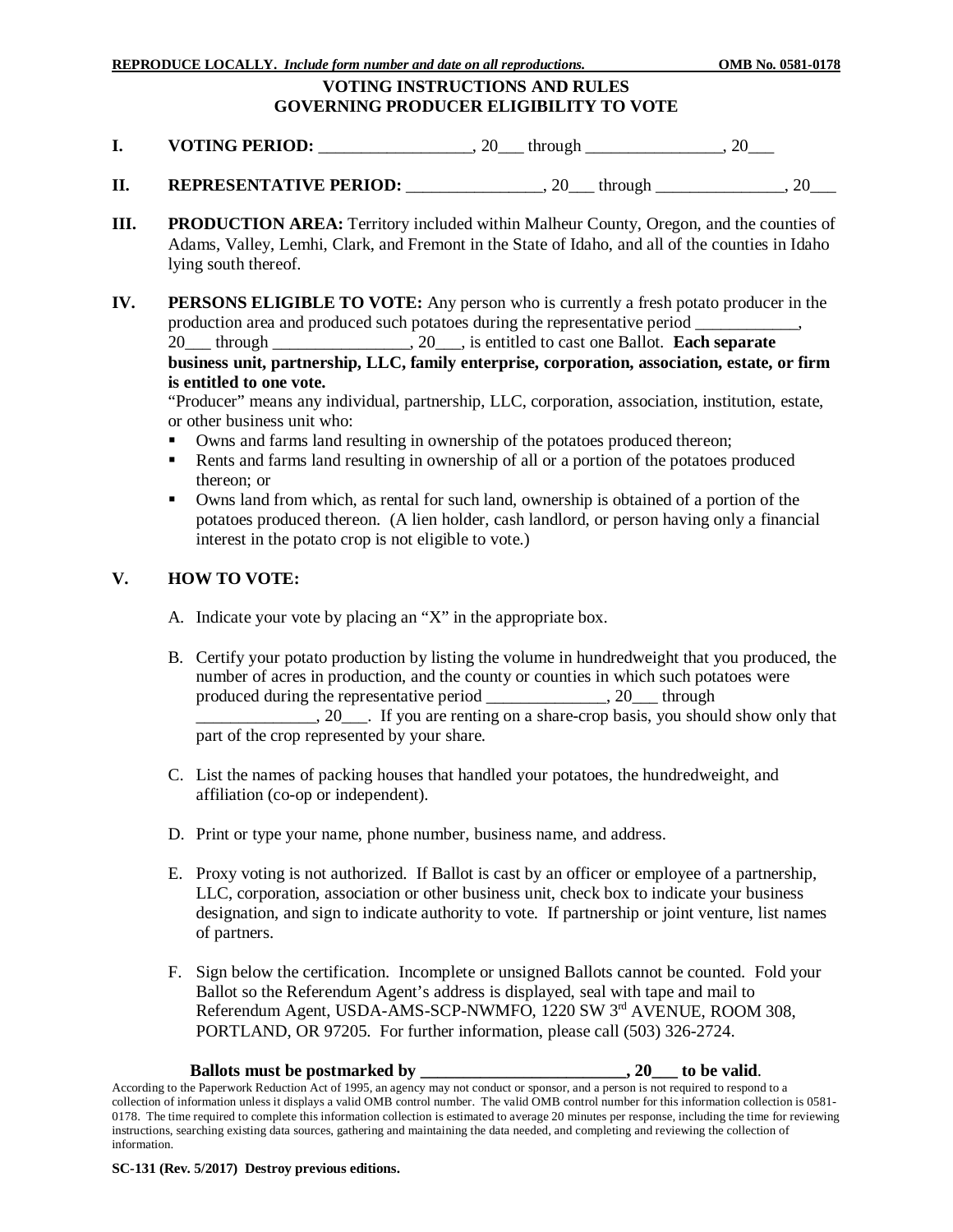**IDAHO-E. OREGON POTATO BALLOT** UNITED STATES DEPARTMENT OF AGRICULTURE Agricultural Marketing Service Specialty Crops Program Northwest Marketing Field Office 1220 SW 3rd Avenue, Room 308 Portland, OR 97204

### TO IDAHO-E. OREGON POTATO PRODUCERS:

Marketing Order No. 945, regulating the handling of potatoes grown in certain designated counties in Idaho, and Malheur County, Oregon, requires the Secretary of Agriculture to conduct a Referendum every six-years to ascertain whether producers favor continuance. As a consequence, an order directing that a Referendum be held was published in the Federal Register on \_\_\_\_\_\_\_\_\_\_\_\_\_\_\_\_\_\_\_, 20\_\_\_.

\_\_\_\_\_\_\_\_\_\_\_\_\_\_\_\_\_\_\_\_\_\_\_\_\_\_\_\_\_\_\_\_\_\_\_\_\_\_\_\_\_\_\_\_\_\_\_\_\_\_\_\_\_\_\_\_\_\_\_\_\_\_\_\_\_\_\_\_\_\_\_\_\_\_\_\_\_\_\_\_\_\_\_\_\_

A Producer Referendum Ballot is on the reverse side of this page. Also enclosed are:

- 1) Voting Instructions and Rules Governing Producer Eligibility to Vote;
- 2) News Release issued on the Referendum; and
- 3) Copy of the Referendum Order dated \_\_\_\_\_\_\_\_\_\_\_\_\_\_\_\_, 20\_\_\_.

The voting period for the Referendum is \_\_\_\_\_\_\_\_\_\_\_,  $20$  through \_\_\_\_\_\_\_\_\_,  $20$ \_\_. Please vote promptly because **Ballots postmarked later than \_\_\_\_\_\_\_\_\_, cannot be opened or counted**. Each Ballot will be held in strict confidence.

\_\_\_\_\_\_\_\_\_\_\_\_\_\_\_\_\_\_\_\_\_\_\_\_\_\_\_\_\_\_\_\_ Referendum Agent Phone: (503) 326-2724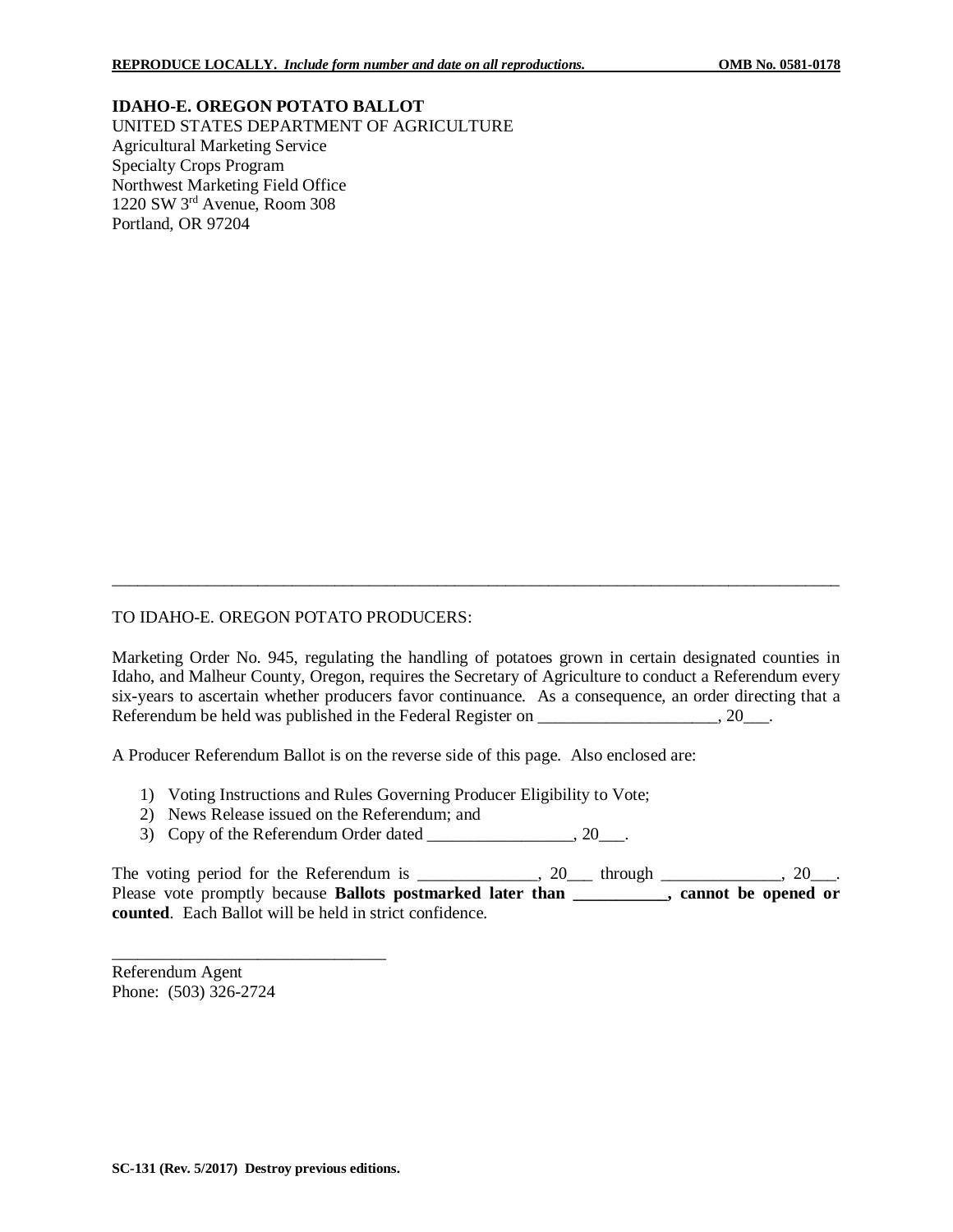#### **PRODUCER REFERENDUM BALLOT**

Marketing Order No. 945: Irish Potatoes Grown in Certain Designated Counties in Idaho, and Malheur County, Oregon

This Referendum is being held to determine producer support for the federal marketing order regulating the handling of potatoes grown in certain designated counties in Idaho, and Malheur County, Oregon. The Secretary of Agriculture (Secretary) will consider termination of this order if less than two-thirds of those voting and less than two-thirds of the volume represented in the Referendum favor continuance.

A. Do you favor continuance of Marketing Order No. 945, regulating the handling of potatoes grown in certain designated counties in Idaho, and Malheur County, Oregon?

#### $\Box$  YES  $\Box$  NO

## **PRODUCER ELIGIBILITY STATEMENT**

|          | B. I hereby certify that I am currently a producer of potatoes within the production area. During the representative<br>county(ies).                                                                                                                                                                                                                       |                                                                    |                                                             |
|----------|------------------------------------------------------------------------------------------------------------------------------------------------------------------------------------------------------------------------------------------------------------------------------------------------------------------------------------------------------------|--------------------------------------------------------------------|-------------------------------------------------------------|
|          | C. Name of Packing House(s) that Handled your Potatoes                                                                                                                                                                                                                                                                                                     | Hundredweight                                                      | Affiliation                                                 |
|          |                                                                                                                                                                                                                                                                                                                                                            |                                                                    | <u> 1980 - Johann John Stone, market fransk politiker (</u> |
| D.<br>Е. |                                                                                                                                                                                                                                                                                                                                                            | <u> 1980 - Johann Barbara, margaret eta politikaria (h. 1908).</u> |                                                             |
|          |                                                                                                                                                                                                                                                                                                                                                            |                                                                    |                                                             |
|          |                                                                                                                                                                                                                                                                                                                                                            |                                                                    |                                                             |
|          | If this Ballot is cast by an officer or employee of a partnership, LLC, corporation, association or other business<br>unit, my signature below further certifies that I am duly authorized to vote on behalf of the producing entity name<br>on this Ballot and that I will submit evidence of such authority at the request of an Agent of the Secretary. |                                                                    |                                                             |
|          | Partnership $\Box$ LLC                                                                                                                                                                                                                                                                                                                                     | Corporation Association Other                                      |                                                             |
|          | Signature*                                                                                                                                                                                                                                                                                                                                                 | Title                                                              |                                                             |
|          | If Partnership or Joint Venture, list name(s).                                                                                                                                                                                                                                                                                                             |                                                                    |                                                             |
|          | F. I hereby certify that the information I provided on this Ballot is accurate and correct to the best of my knowledge.                                                                                                                                                                                                                                    |                                                                    |                                                             |
|          | Signature*                                                                                                                                                                                                                                                                                                                                                 | Title                                                              |                                                             |

\*Your signature certifies that you have the authority to take such action and will submit supplementary evidence of such authority at the request of an agent of the Secretary. The information provided in this Ballot is required to determine the voter eligibility and vote of potato producers.

In accordance with Federal civil rights law and U.S. Department of Agriculture (USDA) civil rights regulations and policies, the USDA, its Agencies, offices, and employees, and institutions participating in or administering USDA programs are prohibited from discriminating based on race, color, national origin, religion, sex, gender identity (including gender expression), sexual orientation, disability, age, marital status, family/parental status, income derived from a public assistance program, political beliefs, or reprisal or retaliation for prior civil rights activity, in any program or activity conducted or funded by USDA (not all bases apply to all programs). Remedies and complaint filing deadlines vary by program or incident.

Persons with disabilities who require alternative means of communication for program information (e.g., Braille, large print, audiotape, American Sign Language, etc.) should contact the responsible Agency or USDA's TARGET Center at (202) 720-2600 (voice and TTY) or contact USDA through the Federal Relay Service at (800) 877-8339. Additionally, program information may be made available in languages other than English. To file a program discrimination complaint, complete the USDA Program Discrimination Complaint Form, AD-3027, found online at http://www.ascr.usda.gov/complaint\_filing\_cust.html and at any USDA office or write a letter addressed to USDA and provide in the letter all of the information requested in the form. To request a copy of the complaint form, call (866) 632-9992. Submit your completed form or letter to USDA by: (1) mail: U.S. Department of Agriculture Office of the Assistant Secretary for Civil Rights 1400 Independence Avenue, SW Washington, D.C. 20250-9410; (2) fax: (202) 690-7442; or (3) email[: program.intake@usda.gov.](mailto:program.intake@usda.gov) USDA is an equal opportunity provider, employer, and lender.

#### **SC-131 (Rev. 5/2017) Destroy previous editions.**